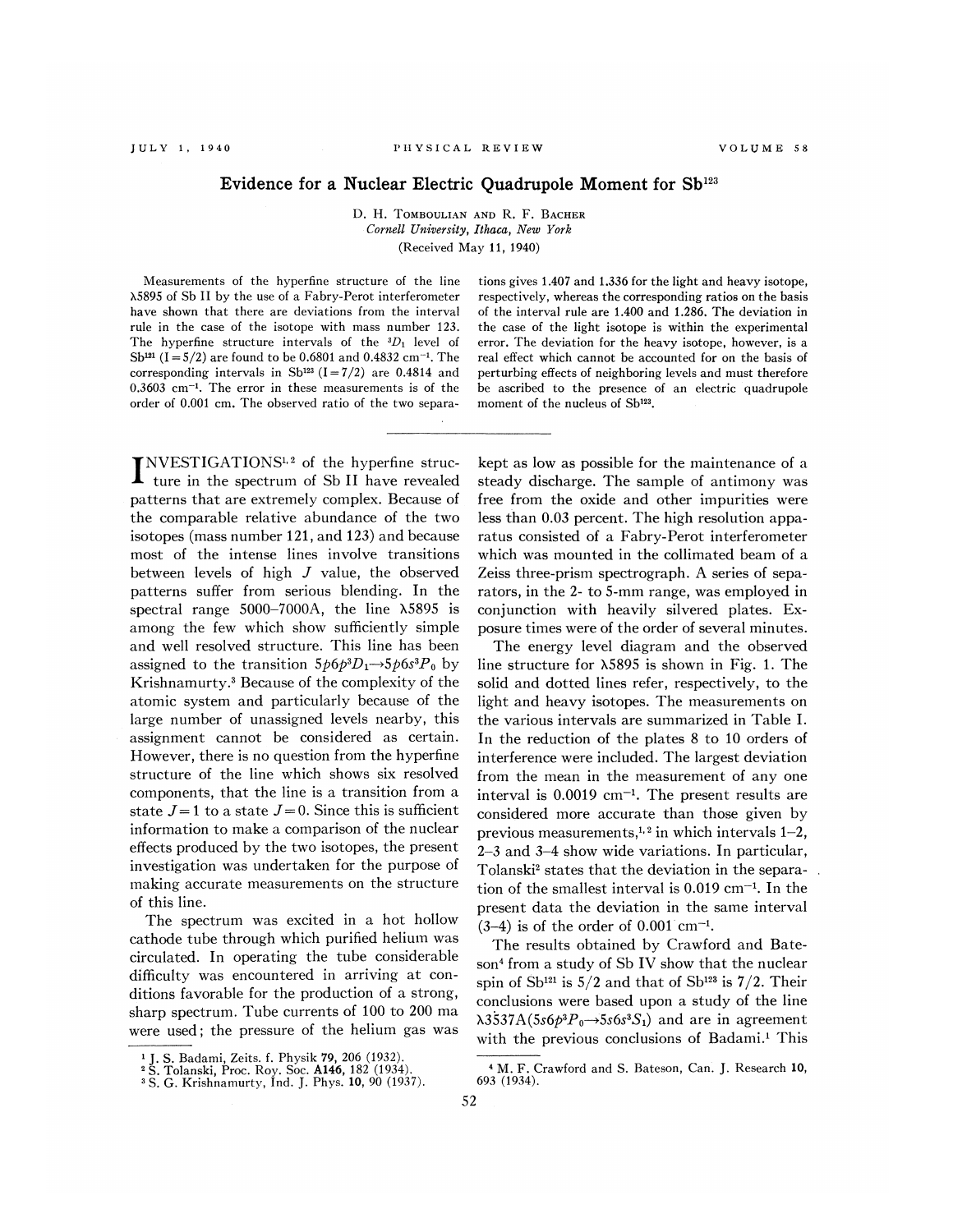line, which they completely resolved, is free from quadrupole effects so that the nuclear spins can be determined directly from an application of the interval rule. From their values of the nuclear spins, it is possible to compare the separations of the  $5p6p^3D_1$  level of Sb II with those to be expected on the basis of the interval rule (see Table II).

Since there usually is a likelihood of underestimating the separation of close components it is of importance to note the spread of the observed interval ratios. From the data of Table I it is found that for  $Sb^{121}$ , the largest and smallest values of this ratio are 1.415 and 1.395, respectively. Similar quantities for Sb<sup>123</sup> are 1.344 and 1.323. For Sb<sup>121</sup>, the observed deviation from the interval rule is probably within the experimental error, but for Sb<sup>123</sup> the observed deviation is decidedly outside the inaccuracies of measurement and therefore is a real effect.

Deviations from the interval rule have been successfully ascribed in general either to the presence of a nuclear electric quadrupole moment or to the effect of perturbations of nearby terms. In the present case, the  $Sb^{121}$  separations obey the interval rule almost exactly while for those of  $Sb^{123}$ , the observed ratio shows a deviation of 3.9 percent. This large difference for the two isotopes indicates that the effect cannot be ascribed to perturbations by nearby levels. Furthermore, the observed deviation for  $Sb^{123}$  is quite large and would be very difficult to account for even without the above argument. On the

TABLE I. Hyperfine structure intervals  $\lambda$ 5895 Sb II.

| SEPARATOR<br>(MM) | INTERVALS IN 10 <sup>-3</sup> CM <sup>-1</sup> |         |         |         |       |  |  |
|-------------------|------------------------------------------------|---------|---------|---------|-------|--|--|
|                   | $1 - 2$                                        | $2 - 3$ | $3 - 4$ | $4 - 5$ | 5-6   |  |  |
| 2.780             | 113.3                                          | 482.2   | 84.8    | 274.5   | 208.1 |  |  |
| 3.691             | 112.7                                          | 482.0   | 85.7    | 274.2   | 208.2 |  |  |
| 3.691             | 113.2                                          | 481.9   | 85.6    | 274.0   | 208.5 |  |  |
| 4.054             | 114.2                                          | 479.7   | 85.4    | 276.8   | 208.6 |  |  |
| Averages          | 113.3                                          | 481.4   | 85.4    | 274.9   | 208.3 |  |  |

TABLE II. Separations of  ${}^3D_1$  level.

| <b>ISOTOPE</b> | SEPARATION<br>OF $^3D_1$ |       | OBSERVED<br>RATIO | RATIO FROM<br>INTERVAL<br>Rule |  |
|----------------|--------------------------|-------|-------------------|--------------------------------|--|
| 121            | 580.1                    | 483.2 | 1.407             | 1.400                          |  |
| 123            | 4814                     | 360.3 | 1.336             | .286                           |  |



FIG. 1. Level diagram and line structure X5895 of Sb II.

basis of observed levels the nearest neighbor is 86 cm<sup>-1</sup> above. It has  $J=2$  and has been ascribed to  $5p6p^{3}D_{2}$  and the order of its perturbing effect can be obtained from the ratio  $A^2/d$ , where A is the h.f.s. separation factor and  $d$  the distance to the nearest level. For Sb<sup>123</sup>  $A = 0.105$  cm<sup>-1</sup>, the effect of a level  $86 \text{ cm}^{-1}$  away would be of the order of  $10^{-4}$  cm<sup>-1</sup> which is negligible. It is, of course, possible that a state as yet undiscovered lies nearer than the one we have considered. Under these circumstances the relative perturbations for the two isotopes would be given by

$$
\frac{P_{121}}{P_{123}} = \frac{(A_{121})^2}{(A_{123})^2} = \left(\frac{96.9}{52.6}\right)^2 = 3.4.
$$

A larger perturbation would be expected for  $Sb<sup>121</sup>$ . This is the isotope for which the interval ratio is found to agree with the expected value. From the above considerations it appears that the observed deviation from the interval rule for Sb<sup>123</sup> must be ascribed to some other cause and presumably to the presence of an electric quadrupole moment.

The atomic state which gives this quadrupole effect has been assigned to  $5p6p^3D_1$ . This assignment is somewhat uncertain due to the intermediate coupling between the two electrons and